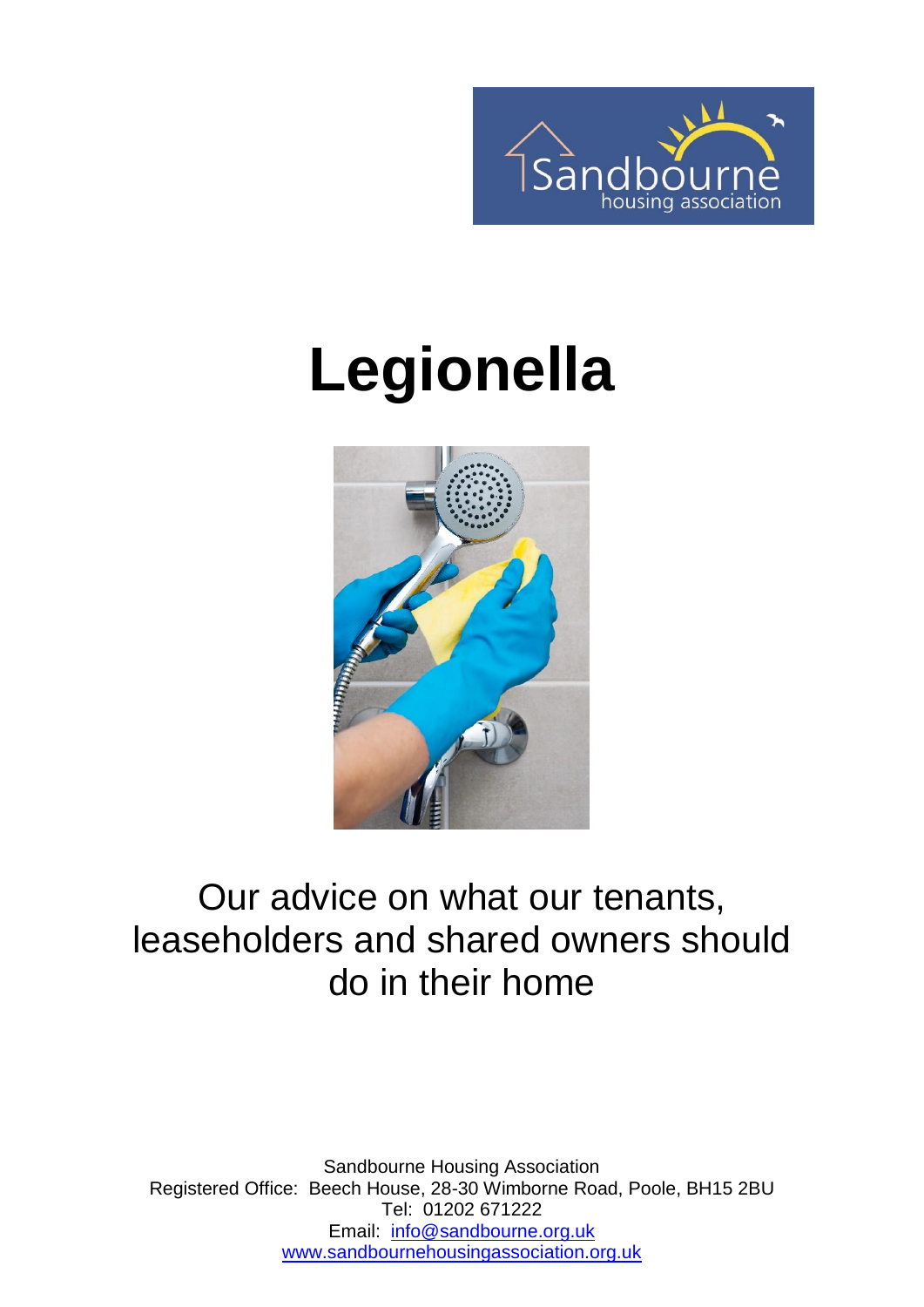# **Introduction**

We have produced this leaflet to provide some general advice about Legionella and how to prevent it in your own home, irrespective of whether you are a tenant, leaseholder or shared owner.

This leaflet is not intended to scare anyone but cases are often reported in the press and we are obligated to advise you of measures to prevent the growth of the Legionella bacteria.

In addition, we want to tell you about what we do as your landlord, where applicable.

The use of 'you' applies to all of our occupiers whether you are a tenant, leaseholder or a shared owner.

The use of 'us' or 'we' refers to Sandbourne Housing Association.

# **So, what is Legionella?**

According to the Health and Safety Executive's (HSE) website, the Legionella bacteria (along with some others) is one common in natural water sources such as rivers, lakes and reservoirs. However, the conditions are rarely right for people to catch the bacteria from these sources.

The bacteria may also be found in purpose-built water systems, including hot and cold water systems and spa pools etc. In this environment, where water may not be stored at the correct temperature, the risks of this bacteria growing are higher.

This is normally in places where the bacteria can grow, for example where there is rust, sludge, scale or stagnant water, etc, and where water is being stored in parts of a system between 20-45ºc.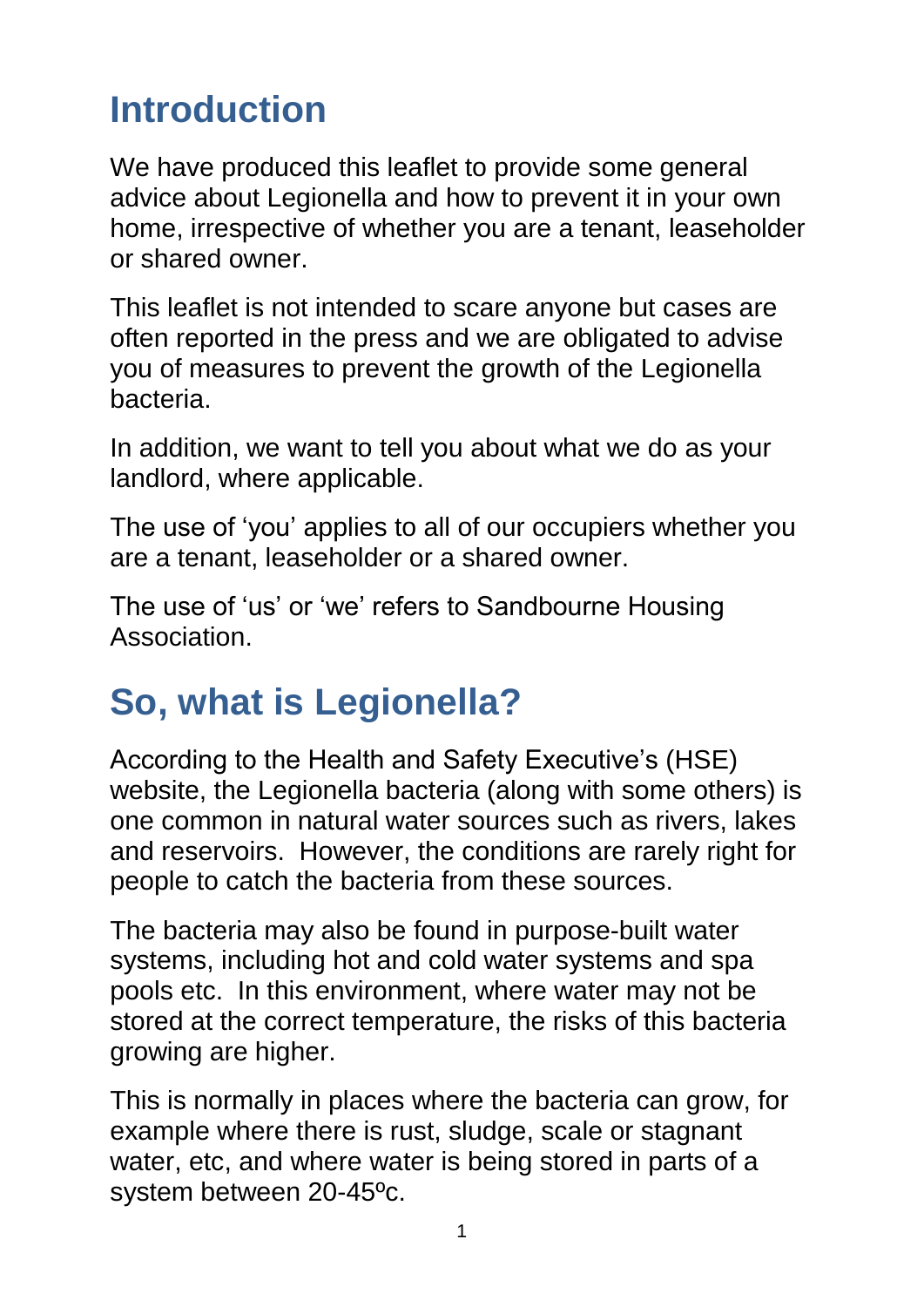The Legionella bacteria can develop into Legionnaires disease, which can, in severe cases, result in a fatal form of pneumonia.

## **How do you catch it?**

Legionnaires disease is contracted by inhaling small droplets of water (aerosols), suspended in the air, containing the bacteria.

## **What can you do to prevent this?**

You need to reduce the risk, which is quite small, of the Legionella bacteria being able to grow in your home and the following are some examples of what is advised:

- If you move into a new home which hasn't been occupied for a while, it is always a good idea to run the bath and sink taps (hot and cold) for five minutes to flush the water (and possible bacteria) through. You should do this for your shower as well.
- If you've been away on holiday for a week or more, it's a good idea to flush your water system through, starting at the top of the house (where applicable): flush the toilet (best to have the toilet lid down); and run the hot and cold water bath and taps (kitchen as well) for a couple of minutes. You should do this for your shower as well.
- If your shower hasn't been used for a couple of weeks, it's a good idea to remove the shower head and clean/disinfect this as well using an appropriate shower head cleaner. Ideally, you should clean/disinfect/descale your shower head every three to four months.

Please note that shower heads are your responsibility and we will **not** clean or replace these for you.